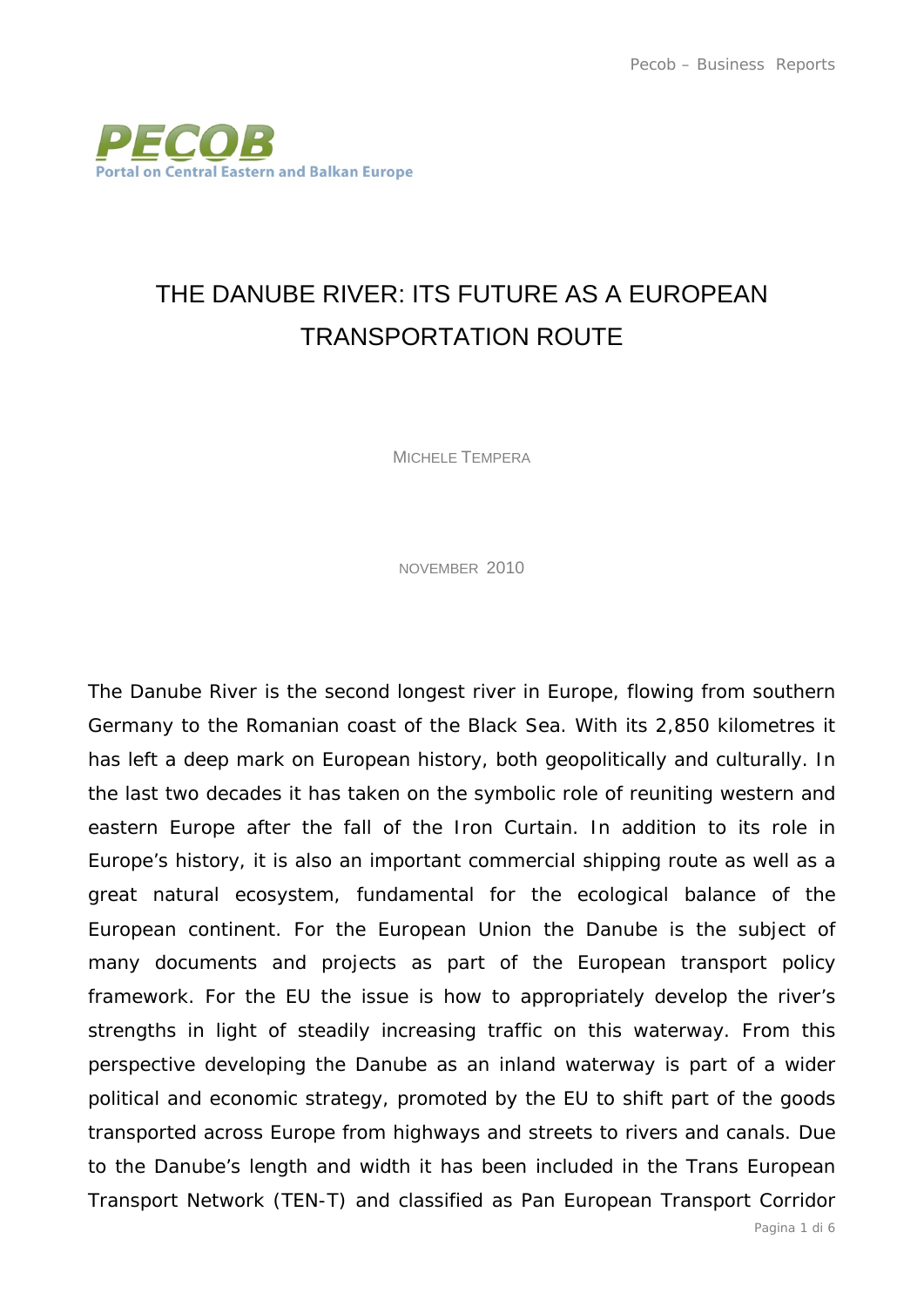VII, now one of the ten corridors planned by the EU to enhance its transportation network.

Special attention is being devoted to projects in the Danube river basin. Firstly, the Danube is now part of the NAIADES (Navigation and Inland Waterway Action and Development in Europe) action program (2006-2013). In order to create the right conditions for achieving NAIADES targets the European Commission and the inland navigation sector operators launched the PLATINA platform, an initiative comprising twenty two private and public partners and aimed at strengthening the inland waterway navigation on the Danube. These two elements combined form a network of institutional and private stakeholders committed to upgrading the European inland waterway transportation system. They are particularly interested in developing the unexploited transport possibilities offered by the Danube basin, since it is currently underutilized as an international waterway. The Danube area is also considered by the European Commission as one of the macro-regions, along with the Baltic region and the Black Sea region, which deserves a specific strategy for the near future and medium term socio-economic development. The "EU Strategy for the Danube Region" will be finalized by the beginning of 2011 and should be adopted within the next year. This European dimension gives more weight to the policies being formed for this river basin, underlining its significance beyond the single country level.

Transportation along the Danube is the most important aspect in the context mentioned above. There are fourteen countries directly and indirectly affected by the Danube in terms of transport: Germany, Austria, Czech Republic, Slovakia, Hungary, Slovenia, Croatia, Serbia, Bosnia Herzegovina, Montenegro, Bulgaria, Romania, Moldova and Ukraine. Moreover, as mentioned before, the entire European Union is involved in exploiting the river as a waterway, given its driving force for commerce and communication.

The river's geographical route is particularly significant in terms of the EU's cohesion and trans-border policies being promoted among the EU's eastern members. At the same time the Danube region is also part of the neighbourhood policy promoted by the European Commission and directed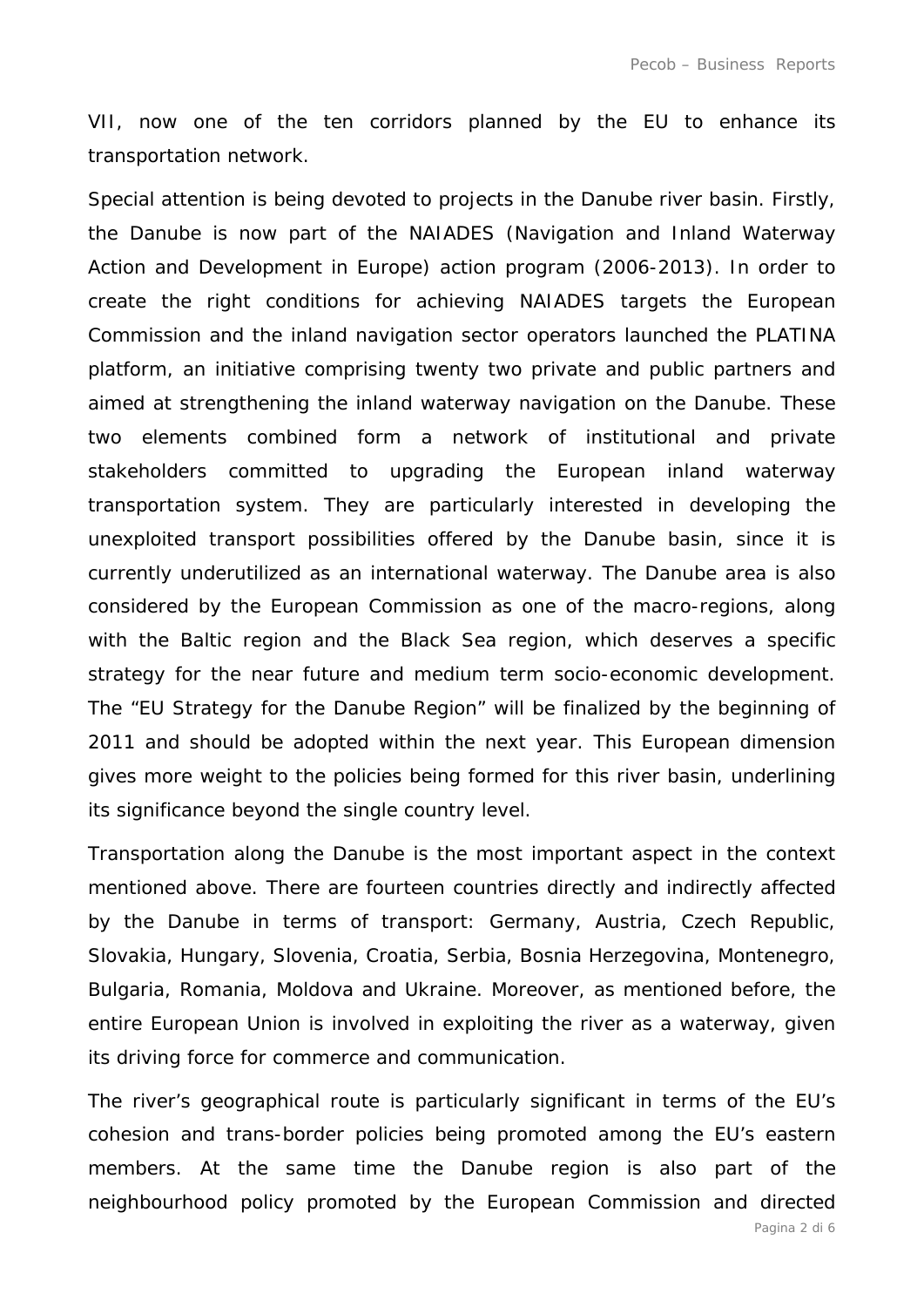towards the western Balkans and those east European countries that are not yet part of the EU. Part of the funds allocated for these tasks will be used in the context of the EU Strategy for the Danube Region, enabling the river once again to become an element of union and possibly a useful development tool for the territories it crosses as well as for the whole continent.

All the countries affected by developments in the Danube river basin and especially those through which the river directly passes, agree on the strategy to follow in the upcoming years. The need for systematic collaboration on all levels by the Danube coastal nations is frequently seen as a major challenge, given the possibility (and sometime readiness) to place their own interests ahead of common ones. Thus developing and sharing coordinated navigation and maintenance policies, plus greater transfer of know-how between coastal countries and their waterway management agencies, will be of great relevance for achieving a feasible, efficient and sustainable transportation system on the Danube.

According to EU strategy, this kind of approach should be taken when dealing with the construction or enlargement of Danube ports. Currently there are approximately forty sizable ports along the river; these are expected to be enhanced and other ones are in the planning stages. Port development will mean establishing the starting points for a multimodal transport network comprising railways as well, with the goal of shaping a more rational and efficient regional logistics system.

As the programs mentioned above indicate, all the EU institutions view the Danube as a necessary component of the future European transport network. This view will become reality in the near or medium term, in order to achieve the forecast benefits as soon as possible. The advantages stemming from developing the Danube waterway can be roughly divided into two main categories: environmental and economic. The first category deals mostly with the lower level of  $CO<sub>2</sub>$  emissions generated by transporting people and goods by boat compared with the car/truck-based system of transport utilized to a greater extent today. In fact, transport by ship emits 3.5 times less  $CO<sub>2</sub>$  per ton-kilometre than truck transport. This makes investment in the Danube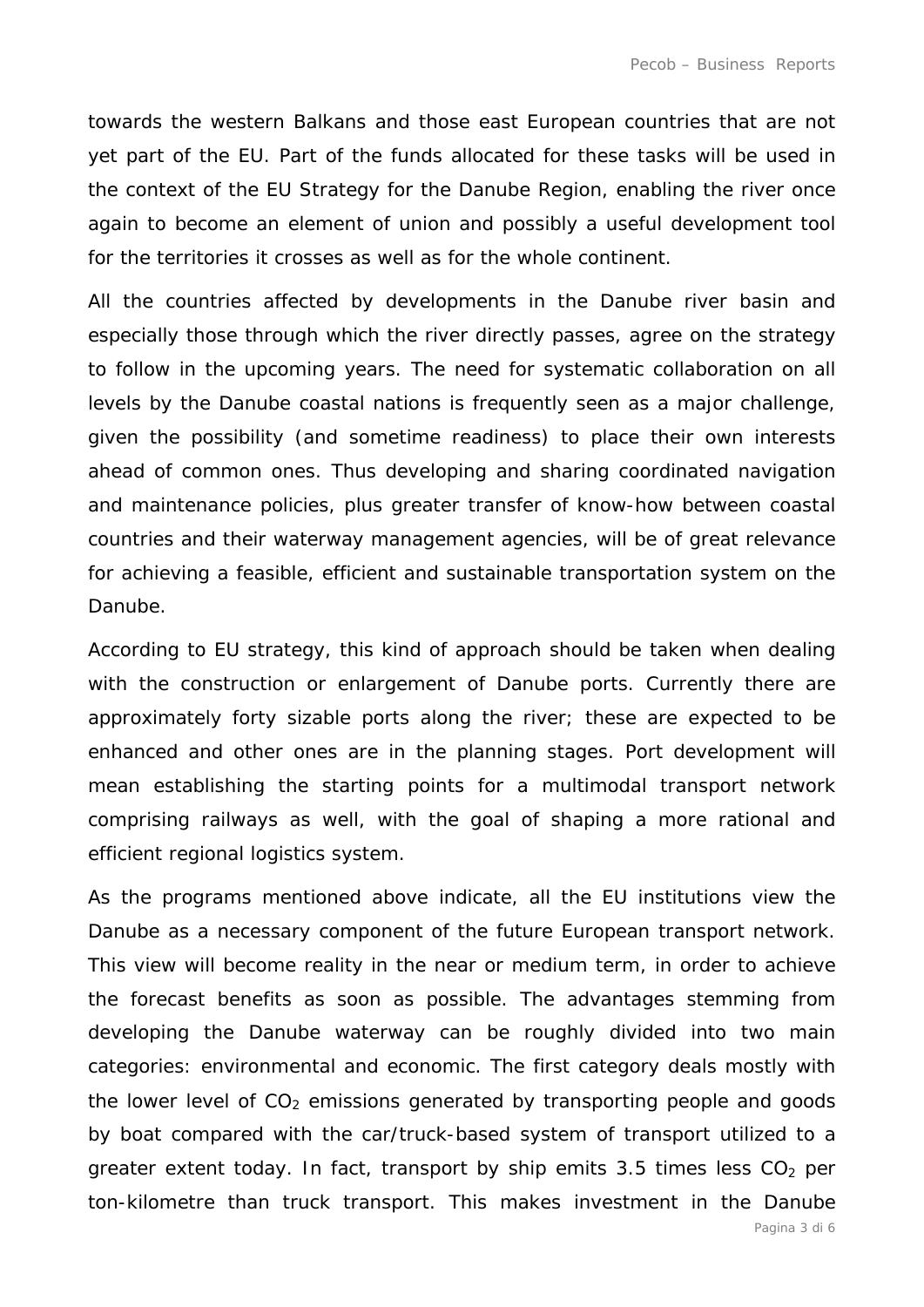waterway profitable environmentally, in particular in terms of efforts to comply with the EU's goal of a 20% reduction in greenhouse gas emissions by 2020. From the economic point of view, the advantages are many: from developing new facilities and services along the river waterway as a result of increasing traffic, to the development possibilities deriving from opening up a relatively underdeveloped part of Europe (through extensive inland river transport).

In any case, considering the Danube a commercial and communication route to be more intensively exploited in the future overshadows the first and most vital reason for the river's existence. In fact, the Danube is one of the richest surviving ecosystems on the continent. It is a source of drinking water for tens of millions of people, provides water for agricultural irrigation (and is thus vital for agriculture in many countries), and is the habitat of thousands of animal and plant species, etc…

This manifold and irreplaceable function is invaluable and must be preserved before and regardless of any economic considerations. In this light the following issues related to increasing traffic on the Danube must be adequately evaluated.

The first problem arises with the adaptations to the river necessary to transform it into an easily navigable waterway. The projects set to begin aim to reduce the distances and bends created naturally by the river itinerary as well as deepening the riverbed as needed for the transit of ships. These actions (dredging, dams, canalization, coating river banks and so on) will damage the various forms of life present all along the river and will jeopardize vital hydrological functions. This will potentially cause the loss of lives and hundreds of millions of euros by exposing the ecosystem to more frequent and extreme floods, landslides and droughts. Not to mention the catastrophic domino effects caused by the loss of biodiversity (first of all fish and water plants) for nature and humans.

Another huge problem will be the pollution resulting from increased ship traffic on the Danube. Water pollutants and fuel from ships will become too much to bear for the river and the species that it hosts. In fact the Danube is already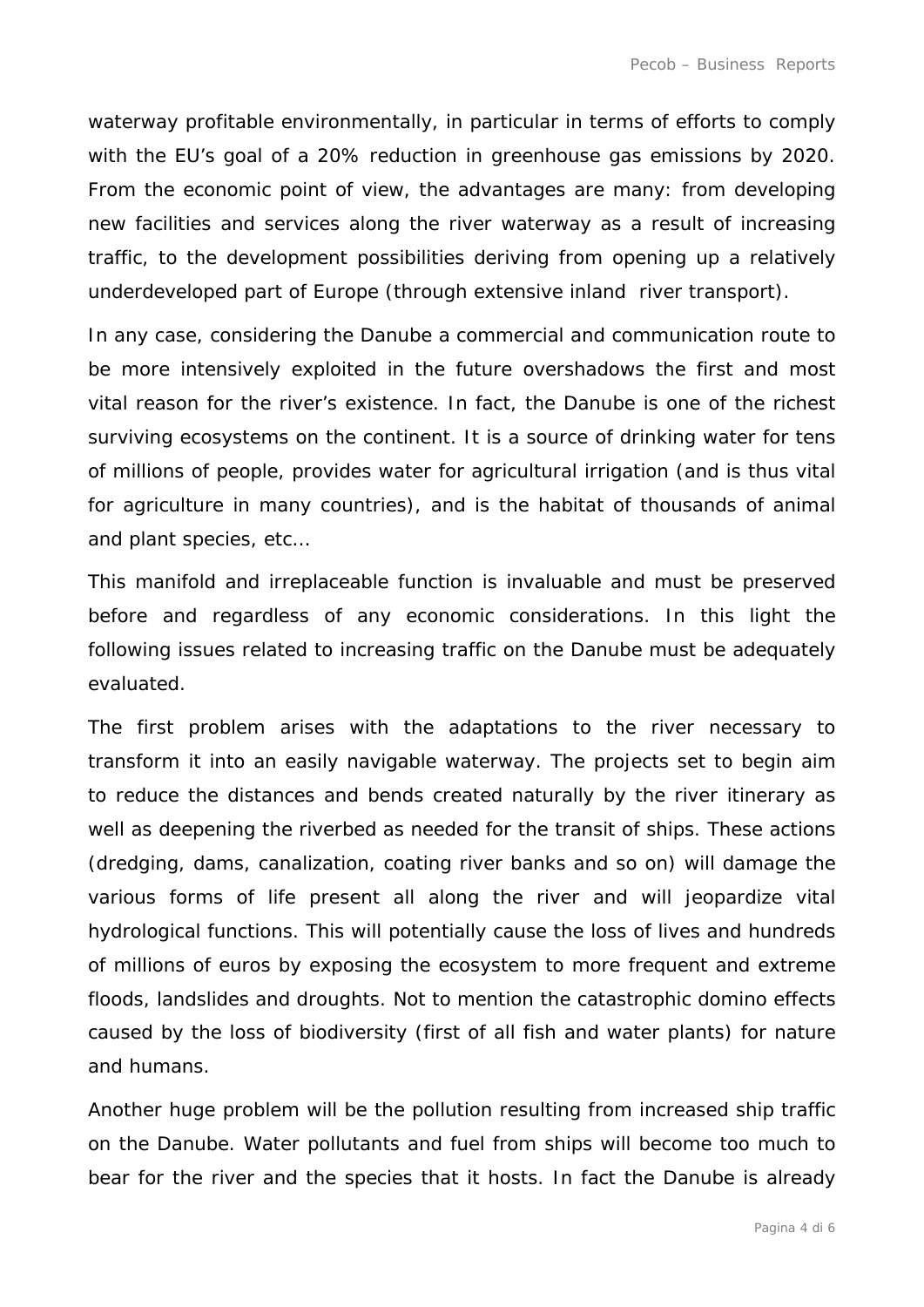overburdened by waste from factories, municipalities and urbanization, fertilizers and other chemical substances used for intensive agriculture transported both indirectly by the tributaries of the Danube and directly by rain). Moreover the likelihood of spills deriving from accidental collisions and technical failures will be much higher than now because of the greater sizes and numbers of ships in transit (here the consequences can hardly be imagined).

European Union directives on the protection of animal and plant species, water quality and environmental integrity are theoretically sufficient to partially control the damaging effects implied by this development. In any case it appears that the short term motivations of the EU Strategy for the Danube Region will prevail over the longer term social, environmental and economic effects. EU regulations on this subject are difficult to apply on a regional scale, and therefore the risk is a lack of clarity and firmness in avoiding probable harmful consequences for the river and the region as a whole.

Although a certain degree of inland waterway traffic is desirable and will remain important in the future, it is worth noting that even if inland waterway transport on the Danube is to be promoted on a large scale, it will still not meet the estimated demand for transport in the Danube region in the forthcoming years. Therefore, is it possible that the risks are greater than the possible forecast advantages? After all, one of the choices for future sustainable production and consumption is to shorten as much as possible the distance covered by goods from the manufacturer/grower to the consumer.